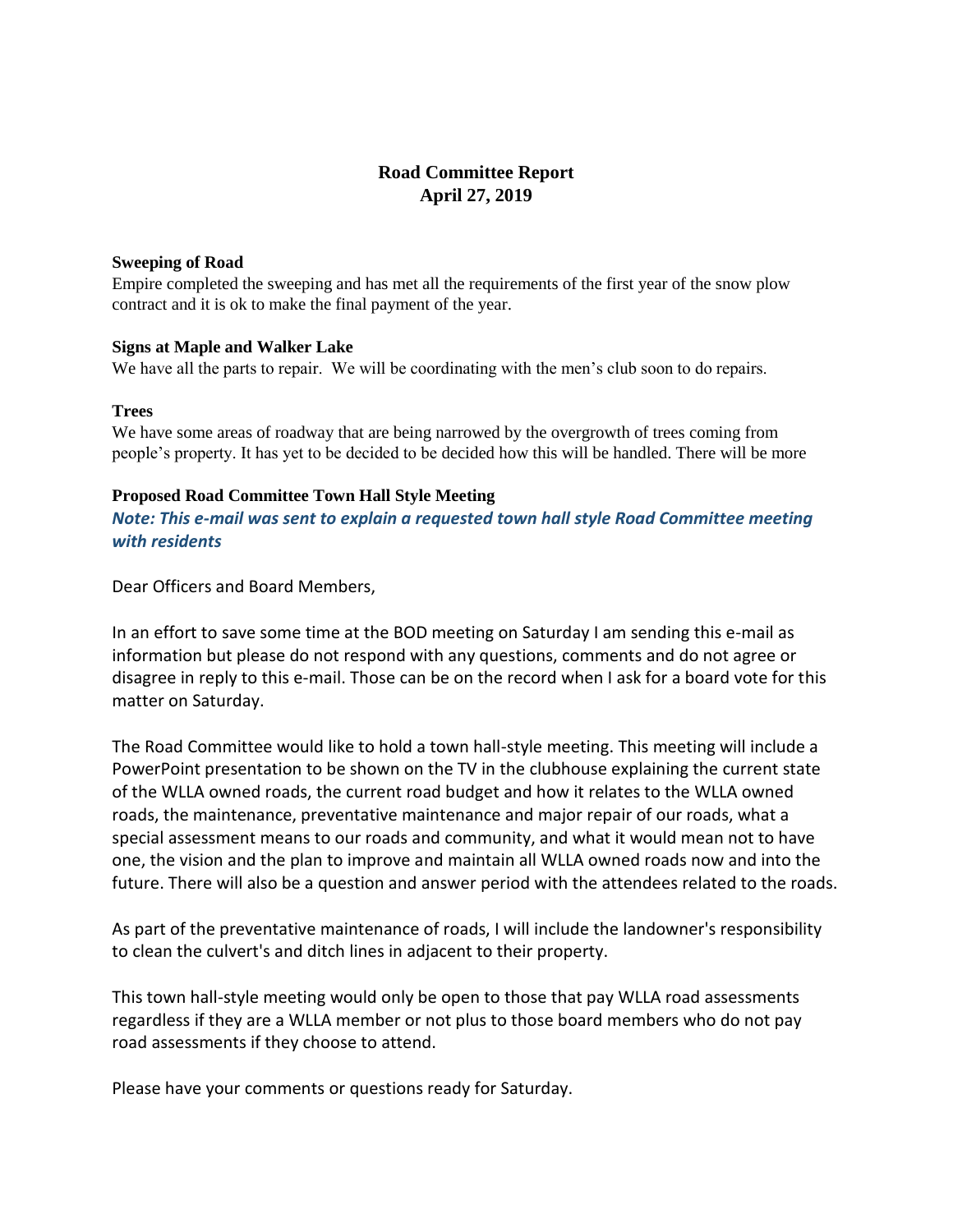Respectfully,

Michael

## **Drainage on Onandaga**

Onandaga Road drainage and road repair was completed by Warner Paving & Excavating on April 22, 2019.

## **Potholes and Road Regrading**

Weather permitting potholes on asphalt roads will be patched on April 30, 2019 and the designated pavement repairs will be completed on May 2, 2019.

Road Committee will be doing a drive by review of gravel roads in early May and then putting out a contract for their repair as needed.

*NOTE: On April 18, 2019, a vote was requested via e-mail to expedite the repairs of the roads of Onandaga Drainage and Pothole Patching and Designated Pavement Repair. The e-mail was as follows and was passed unanimously to accept the Road Committee's recommendation by those that voted.*

Dear Officers and Board Members,

I am requesting a vote on two projects the WLLA Road Committee put out to bid. I am requesting these email votes so we may get on the contractor's scheduled work calendar before they get too busy and then we will have to wait for a longer period of time.

## **PROJECT NO. 1**

**Location:** Onondaga Road between the creek and Lee Road

**Problem:** Road is pitched wrong causing water not to drain from the road properly which has caused severe pothole and pavement damage.

**Solution:** Regrade the roadway to allow water to drain out on the opposite side of the roadway **Bids Received:** Four (4) of varying nature of work levels

**Port Jervis Paving \$3,850** for regrading of the roadbed to pitch in the other direction (no repaving included in this bid)

**Empire State Excavating \$4,400** for regrading of roadbed to pitch in the other direction (no repaving included in this bid)

**Orange County Paving \$6,800** for regrading of the existing roadbed to pitch in the other direction also includes repaving of regraded and deteriorated area of Onondaga Road.

**Warner Paving - \$5,220** Remove old deteriorated asphalt, regrading of the existing roadbed to pitch in the other direction includes repaving of regraded and deteriorated area of Onondaga Road. Additionally, will add side area of 2 1/2 inch sized stone alongside road so water runs into the culvert near the creek properly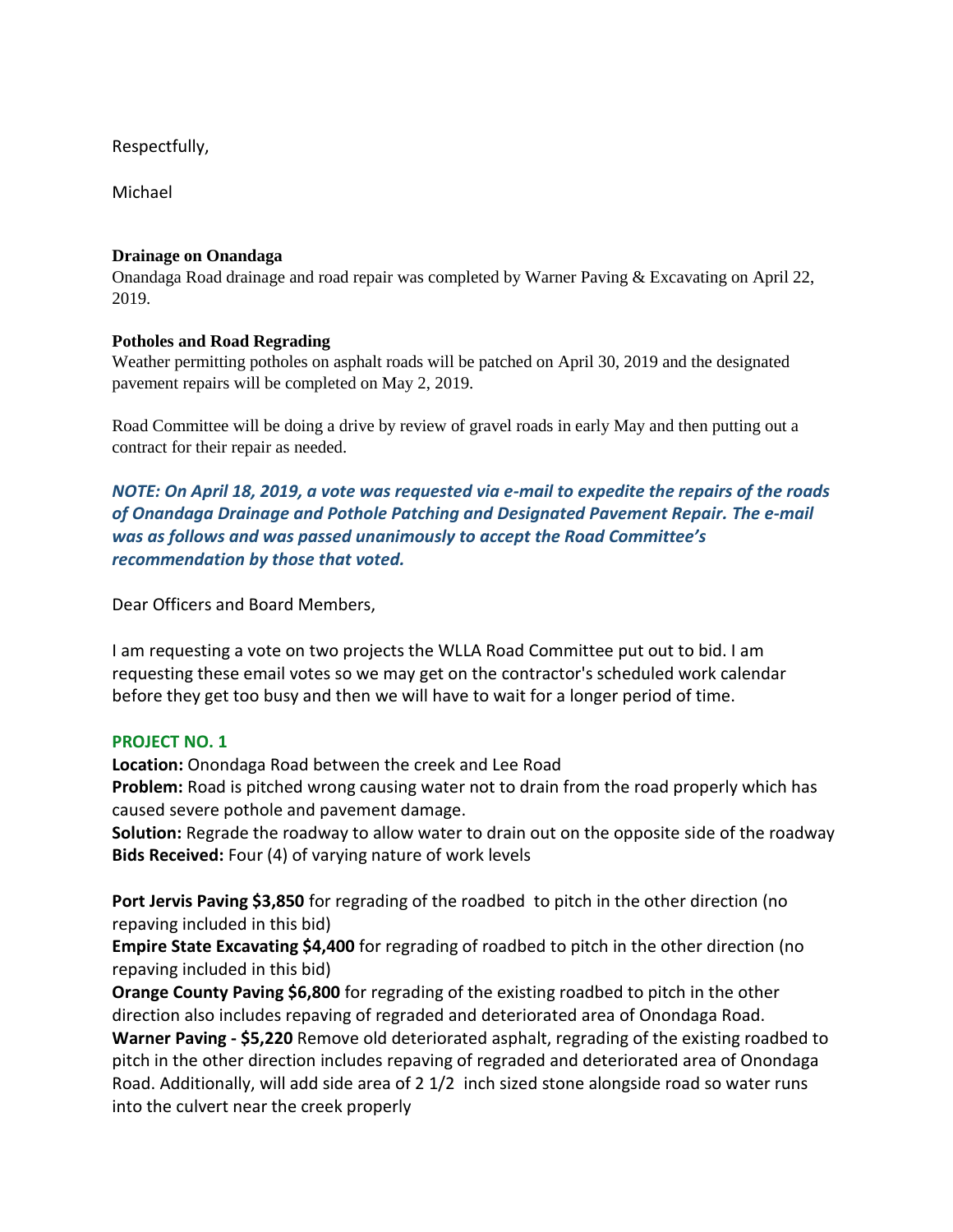**The Road Committee recommends awarding Warner Paving the contract for \$5,220 to eliminate and repair the Onandaga water and deteriorated roadway issue** 

## **PROJECT NO. 2**

**Location:** Patch the potholes on the WLLA owned asphalt roads and PLUS five areas of pavement repair as listed below

A. Walker Lake Road 15' x 45' located between Birch and Pear

B. Algonquin 12' x 48' located between Maple and Lakeshore

C. White Spruce 15' x 100' located between Lakeshore and Onondaga

D. Maple 15' x 22' located between Blackfoot and Piute

E. Maple 15' x 25' located between Blackfoot and Piute

**Problem:** Potholes throughout the community.

**Solution:** Properly patch all the potholes on the asphalt roads. The pavement repairs areas are sections where many potholes are grouped in one area. To extend the life of the pavement this type of repair is advised and very successful. It is also part of the long-range plan to properly maintain WLLA owned roads. (see below for descriptions of the work) **Bids Received**: Two (2) bid were received

**Mead Sealcoating** - \$12,500 plus sales tax **Warner Paving** - \$11,860.00

**The Road Committee recommends awarding Warner Paving the contract for \$11,860 to patch potholes and do the five areas of pavement repair.**

**I respectfully ask for your Yes or No vote by hitting reply to all You must cast two votes one for Project No. 1 and one for Project No. 2**

#### Michael

To help I am adding the following so you may understand the difference between patching potholes and road repair

Pavement repair requirements (please note I marked out the areas to be completed by contract)

1. Square off entire designated area by using a milling attachment, pavement breaker, concrete saw or like machine to create a straight and neat edge line of the work area

2. Clean out all loose stone debris and sweep clean the area to be patched.

a. The contractor must cart away old removed materials.

- 3. Coat the inside of the wall sides of the area to be patched with tack oil. Also, coat the roadbed of the area to be patched with tack oil.
- 4. Fill the cleaned out area by using a certified Fine Aggregate Hot Asphalt mix
- 5. Fill each area using no more than two-inch lifts of asphalt